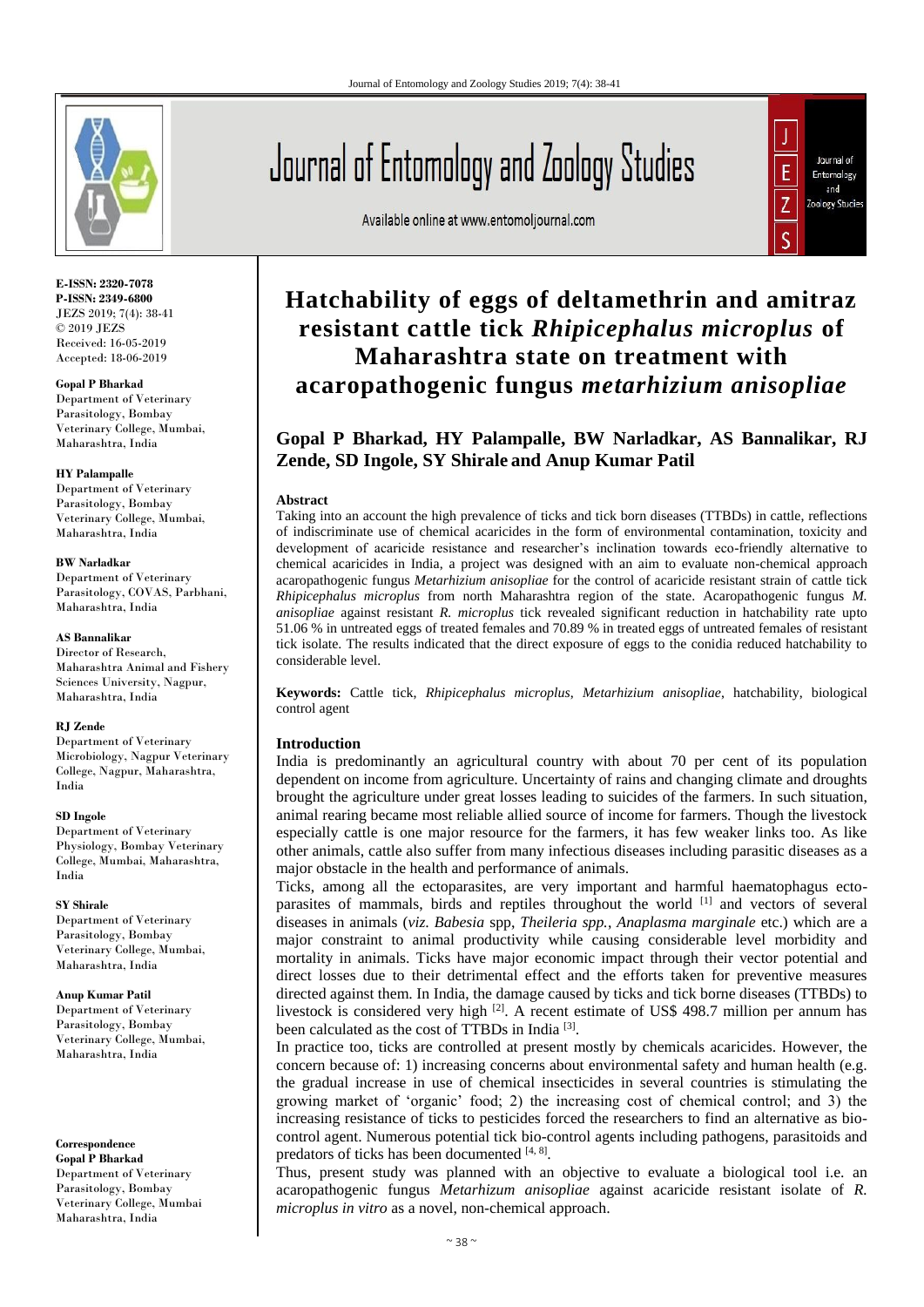#### **Materials and Methods**

Collection of Ticks Deltamethrin (RF-19.75) and amitraz (RF-2.06) resistant fully engorged live dropped adult female ticks of R. *Microplus*, [9] were collected from cattle sheds of local farmers at Udgir, Dist. Latur, Maharashtra state along with detail information about the Acaricide used, and frequency of treatment and post application efficacy of acaricides. The ticks were collected in specially designed insect breeding plastic dishes / jars (Himedia Laboratories Pvt. Ltd. India) bearing the mesh window ventilator which allow air and moisture exchange. These insect dishes / jars kept in plastic basket and transported to the Entomology Laboratory, Department of Veterinary Parasitology, Bombay Veterinary College, Mumbai. The collected ticks were cleaned with distilled water, transferred to fresh vials with proper labels and kept at 28 OC and 85 percent relative humidity for ovi position [10].

#### **Procurement of Acaro-pathogenic fungus**

The acaro-pathogenic fungus Metarhizium anisopliae was tested against resistant strain of Rhipicephalus micro plus from Maharashtra State. The fungal powder/ culture containing 1x108 conidia per gram of powder, used in the present experiment were procured from Biological control unit, Dept. of Agril. Entomology, Mahatma Phule Krishi Vidyapeeth Rahuri, Dist. Ahemednagar, Maharashtra State.

#### **Preparation of working solution of acaro-pathogenic fungal powder**

For all in vitro trials, the working concentration was prepared by mixing 5 g of Fungal powder (108 conidia /gm of powder) in 5 ml of Raw Cow Milk and finally total volume 1 liter by adding 990 ml distilled water. The solution was prepared at least 6 hours prior to the experiment to facilitate the proper soaking of fungal conidia and ensure their germination

#### **Egg Hatch Assay (EHA)**

The hatchability of two types of eggs on the basis the source i.e. untreated eggs of treated females (UETF) and treated eggs of untreated females (TEUF) was assessed according to the method of Ribeiro et al. [11] with minor modifications. In UETF, 200 eggs were collected from the female ticks which were already treated with M. anisopliae conidia with a control group having eggs of untreated females. While in TEUF, 200 hundred embryonated eggs of untreated females of both groups viz., Group-I (M. anisopliae) and Group-II (Controlmilk water) and immersed for 2 min in 1 ml of the test solution. Subsequently, the solution was decanted and after evaporation of the solvent, all vials were covered with a muslin cloth. Eggs were incubated at  $28 \pm 1$  OC and  $85 \pm 5\%$ 

relative humidity for 15 days, until hatching was completed. In UETF, eggs of both groups were kept for hatching without any treatment. The hatched larvae and unhatched eggs were counted after the 14th days of incubation period. Each treatment of both the experiments replicated thrice and the following parameters were compared:

**1. Hatchability Rate % (H):** Determined by counting the number of hatched larvae divided by the total number of incubated eggs with respect to remaining unhatched eggs in a representative sample from the dishes, as described by Amaral  $[12]$ , with some modifications.

**2. The hatchability reduction rate % (HR):** Determined by comparing the number of hatched larvae in treated groups (HT) in relation to the control group (HC).

Hatching rate reduction / Inhibition of Hatchability:

$$
\% HR = \frac{HC - HT}{HC} \times 100
$$

#### **Statistical analysis**

The data obtained from various experiments and parameters of the present study was analyzed by employing Chi square test, Completely Randomized Design<sup>[13, 14]</sup>.

#### **Results and discussion**

The viability of the fungal conidia was tested in the laboratory using SDA agar culture, examination of fungal colonies and conidia using lacto-phenol cotton blue stain.

#### **Hatchability reduction (HR) (Table 1)**

#### **a. HR of untreated eggs of treated females**

The per cent hatchability of eggs from ticks of M. anisopliae treated group was 46.00 while it was 94.00 per cent in control groups. The HR reduction of 51.06 per cent was statistically significant at both 1 and 5 per cent level of significance.

#### **b. HR of treated eggs of untreated females (Plate 1)**

The eggs of ticks from M. anisopliae treatment group showed only 27.17 per cent hatchability while 93.33 eggs from control group. The hatchability rate reduction of 70.89 per cent in treatment group was highly significant as compared that of control group.

The results indicated that the direct exposure of eggs to the conidia reduced the hatchability to a considerable level as rate of hatchability reduction is significantly more in treated eggs than the untreated eggs of treated females (UETF).



**Fig 1:** A. Tick eggs treated with conidial suspension kept for hatching, B. Haypha spreading to another egg, C. Dead eggs.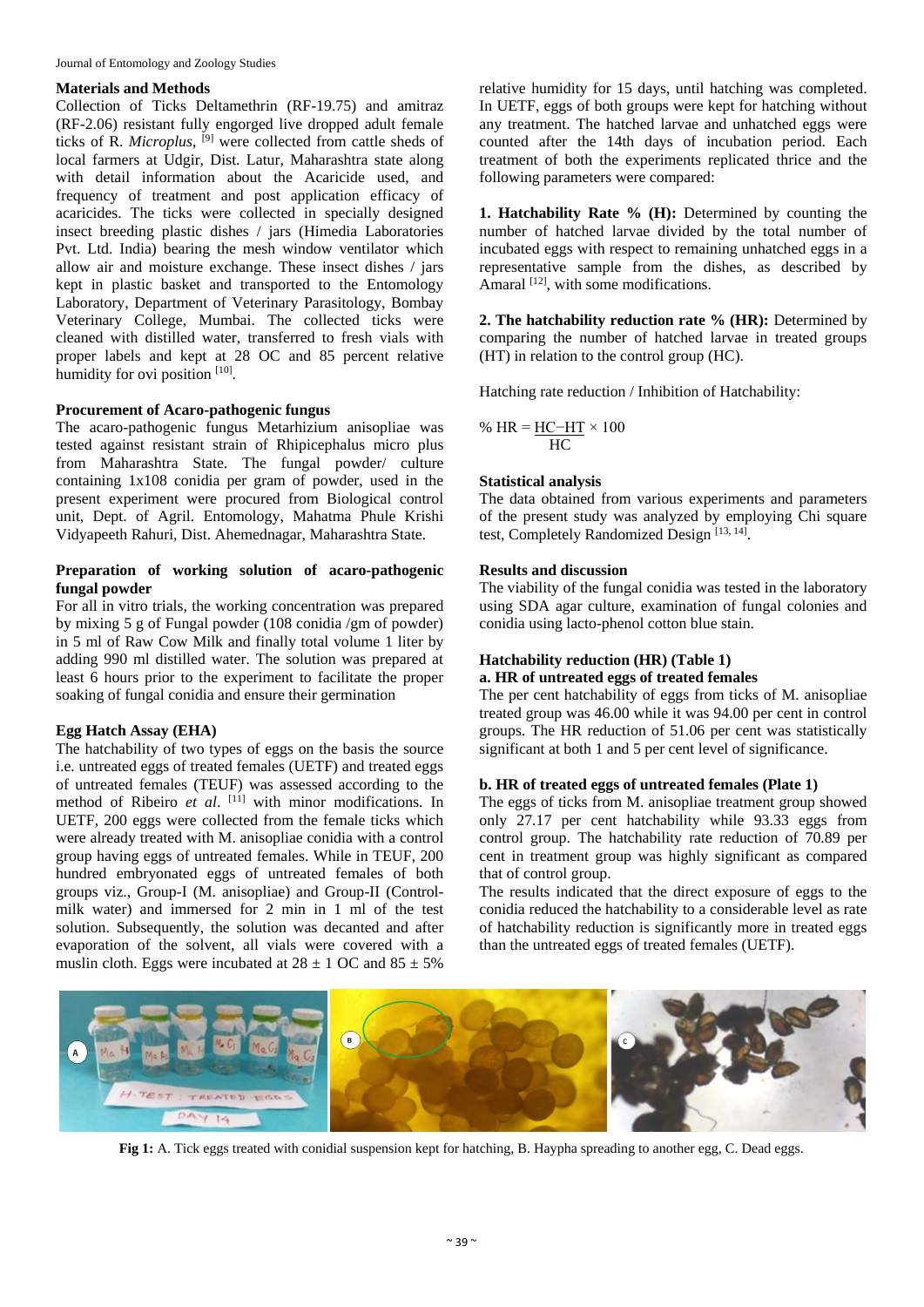| Table. 1: Hatchability response of untreated eggs of treated females and treated eggs of untreated females of Rhipicephalus Microplus (resistant |
|--------------------------------------------------------------------------------------------------------------------------------------------------|
| isolate) to M. anisopliae.                                                                                                                       |

| Acaropathogenic<br>fungus used | No of eggs  | <b>Untreated eggs of treated females</b>                                                                                                 |                             |                | <b>Treated eggs of untreated females</b>                        |                                                                   |                |
|--------------------------------|-------------|------------------------------------------------------------------------------------------------------------------------------------------|-----------------------------|----------------|-----------------------------------------------------------------|-------------------------------------------------------------------|----------------|
|                                | / Replicate | No. of eggs                                                                                                                              | $\%$                        | % Hatchability | No. of eggs hatched                                             | %                                                                 | % Hatchability |
|                                | $(r=3)$     | hatched                                                                                                                                  | Hatched                     | Reduction      |                                                                 | Hatched                                                           | Reduction      |
| M. anisopliae                  | 200         | 276                                                                                                                                      | $46.00 + 2.46$ <sup>y</sup> | 51.06          | 163                                                             | $27.17 + 2.13^a$                                                  | 70.89          |
| Control                        | 200         | 564                                                                                                                                      | $94.00 + 1.04$ <sup>x</sup> |                | 560                                                             | $93.33+0.44^b$                                                    |                |
| Statistical analysis           | <b>CRD</b>  | $SE+43.33$ , $CV=4.684$ ,<br>$CD(0.01) = 24.650 CD(0.05) = 14.863$<br>Treatments found Significant at 1% and 5%<br>level of significance |                             |                | Treatments found Significant at 1% and 5% level of significance | $SE+28.33$ , $CV=4.417$ , $CD(0.01) = 20.010$ $CD(0.05) = 12.065$ |                |

SE-Standard error. Similar superscripts indicate the values statistically at par. r-no of replicates. Different superscripts shows significant difference among the column (between treatments).



**Fig. 1:** Hatchability response of untreated eggs of treated females and treated eggs of untreated females of Rhipicephalus *Microplus* (resistant isolate) to M. anisopliae

The observations on hatchability reduction (51.06 %) of the eggs laid by female ticks treated with M. anisopliae during the present study is in agreement with report of few studies undertaken by Camargo *et al*, [15] and Narladkar *et al*, [16] who reported 57.30 and 75.29 per cent hatchability. However, some of the studies  $[17, 18]$  recorded 70-100 per cent reduction in HR.

Some researchers [19, 21, and 15] reported significant reduction in hatchability of treated eggs of untreated females which supports the findings of the present study with HR of 70.89 per cent. However, Rao  $^{[22]}$  reported 99.15 per cent reduction in HR which higher than the finding of the present study. The variation the hatchability rates on various parameters may be attributed to the source of M. anisopliae, its strain, viability, the form of conidia, the diluents used for preparation of suspension. The studies were conducted at different locations, though the species of tick was same, there may be minor variations in the Cuticular wax, susceptibility of the respective ticks strain to the acaropathogenic fungi M. anisopliae. Thus, the literature reveals different incarnation combinations of formulations and concentrations on different types of hard ticks

The performance of the bio control agent can be improved further by undertaking more studies on different species and strains of the fungus and promising strains can be subsequently selected. The integration of this agent with semio chemicals, the interaction between the bio control agent and the target ticks can be enhanced to achieve minimum desired results.

If the use of biological control agents like acaropathogenic fungi Metarhizium anisopilae implemented in judicious and scientific way, it may replace the harmful chemical acaricides partially and definitely help in minimizing the risk of its

persistence and accumulation in the environment leading to pollution, poisoning, food residues and resistance development in ticks. For control of ticks on livestock, the possibility of using fungal bio-pesticide is very limited and its application on animal body as topical application needs to be validated through lab animal toxico-pathological studies. However, it can be of great value for the purpose in the animals sheds. Though, the fungal powder or liquid formulations are available in the market at a very cheaper rate, there are few reports of side effects viz. keratitis, and respiratory infections in some animals and human beings especially children  $[23, 26]$ . Hence, it very much essential to take personal safety precautions while its application. It should be kept out of children's reach. The application of the powder formulation in premises too close to the residential areas should be avoided.

Rhipicephalus misfire plus being a one host tick, completes its life cycle in two phases' viz. on-host and off-host on the basis of environmental conditions. Egg is the only life cycle stage which occurs off host. Taking the advantage of off-host period, their hidden breeding places like below the objects on the floor and mangers, cracks and crevices in walls of the shed, grazing land to be targeted  $[27]$ . For this part of life cycle, bio-control agents like M. anisopliae evaluated during the present study can be used to target the off host stages of tick.

#### **Conclusion**

The results of the present study are unique as it was conducted on tick species which is resistant to deltamethrin and amitraz. It was revealed that a state of moderate to high effectiveness of acaropathogenic fungus M. anisopliae against the egg stage of resistant isolate of R. micro plus and suggests need of further study by using and shows a ray of hope as an non-chemical option for the effective control of off host egg stages of acaricide resistant ticks at their breeding places in the animal sheds. The data generated may be useful in effective control of deltamethrin and amitraz resistant isolate of R. micro plus off the host stages and may hence lead to lesser number of infective stages available in the environment and thus may contribute largely to control of resistant isolates of ticks and slow down acaricide resistance process.

#### **References**

- 1. Furman DP, EC Loomis. The ticks of California (Acari: Ixodida) University of California Press, 1984, 25.
- 2. Ghosh SP. Azhahianambi and Jose de la Fuente. Control of ticks of ruminants, with special emphasis on livestock farming systems in India: present and future possibilities for integrated control- a review. Exp. Appl. A carol. 2006; 40:49- 66.
- 3. Minjauw BA, Mc Leod. Tick-borne diseases and poverty